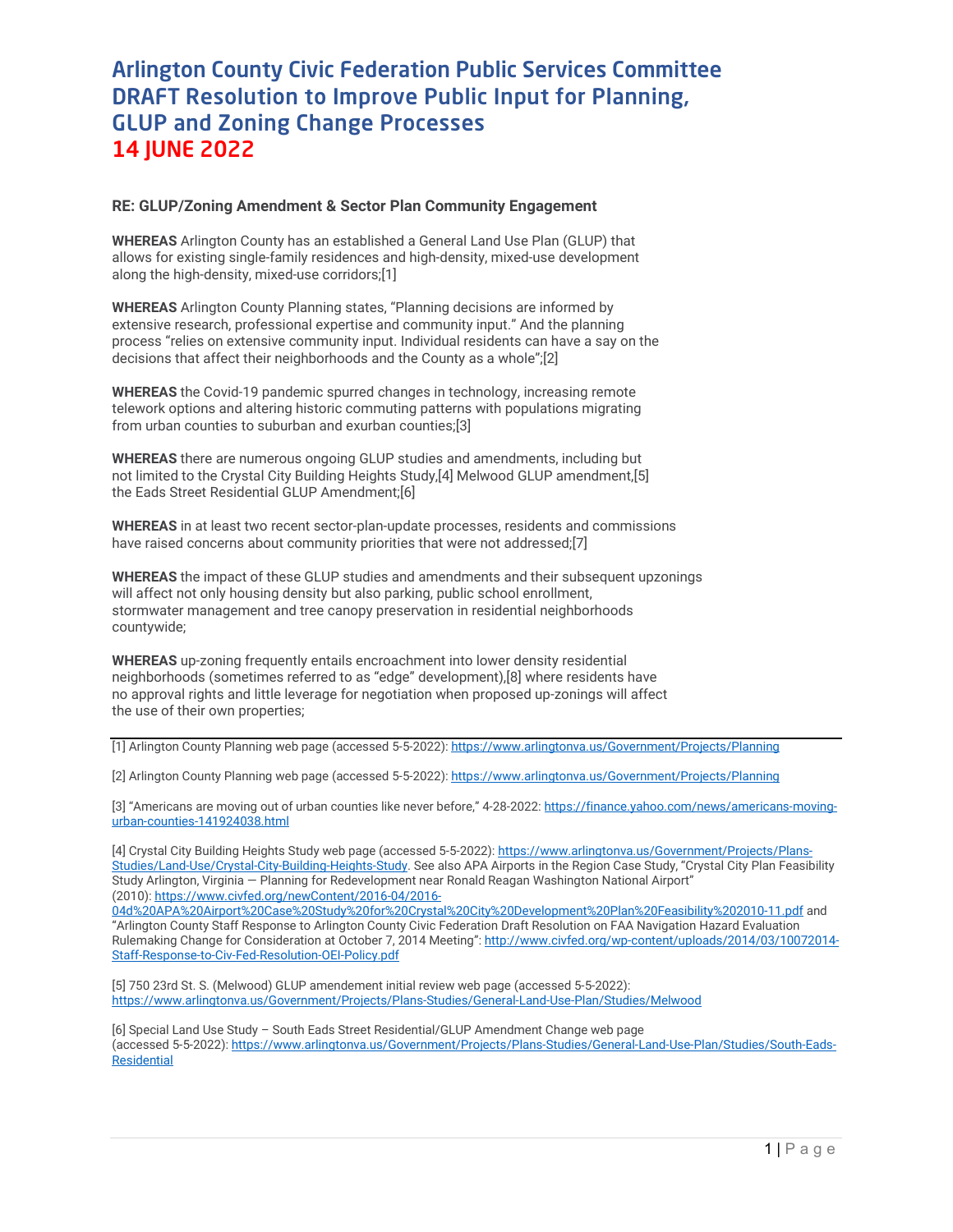## Arlington County Civic Federation Public Services Committee DRAFT Resolution to Improve Public Input for Planning, GLUP and Zoning Change Processes 14 JUNE 2022

**THEREFORE BE IT RESOLVED** that the Arlington County Civic Federation (ACCF) asks the Arlington County Board to request the County Manager and staff to seek agreement from adjacent-neighbors and the applicable civic association(s) when reviewing proposed GLUP amendments and up-zoning requests, (similar to the Board of Zoning Appeals [BZA] process, which considers adjacent neighbors' input before deciding residential requests for an exception to a rule in the Zoning Ordinance.)

**BE IT FURTHER RESOLVED** that the ACCF asks the Arlington County Board to authorize a more robust process that provides for more meaningful and active public participation in formative land-use planning and zoning processes, including GLUP amendments and studies, Long-Range Planning Committee (LRPC) reviews of proposed GLUP and zoning studies and amendments, sector plan updates and amendments and similar planning efforts. Such active public participation should:

a) Give members of affected civic associations and HOAs (if not represented by a civic association) a formal, voting seat at the table for all significant GLUP, sector, and other planning and zoning processes that will amend or change planning and density parameters.

b) Schedule feedback timelines to avoid conflicts with major holidays and the summer break, when staff, board members and the public are likely to be traveling.

c) Recognize that community members are volunteers with limited time to devote to planning activities—make technical information clearly understandable in layman's terms and readily available online in a timely manner.

d) Include basic impact analysis of the proposed changes to give the public clear and accurate projections of the proposed changes' impacts on school enrollment, capacity and staffing; public safety response times and staffing; natural resources/infrastructure (parks, pervious green space, existing tree canopy); impervious surfaces, stormwater management and flood risk; infrastructure (road capacity, additional transit needs, land acquisition to expand public services in relation to population changes, etc.) as well as human capital/FTE needs; and fiscal impacts (revenues and expenditures, especially when resulting in an increase in the tax burden).

e) Ensure mechanisms for two-way communication between members of the public and decision makers as plans are prepared, assuring that responses to public inquiries and input are timely and meaningful.

[7] Pentagon City Sector Plan update: AHCA Representative on the Pentagon City Study Focus Group memo dated 1/22/2022 (see Outstanding Concerns section[\):https://livability22202.org/wpcontent/uploads/Summary-of-Pentagon-](https://livability22202.org/wpcontent/uploads/Summary-of-Pentagon-City-Plan-and-AHCA-comments.pdf)[City-Plan-and-AHCA-comments.pdf](https://livability22202.org/wpcontent/uploads/Summary-of-Pentagon-City-Plan-and-AHCA-comments.pdf) and "The Pentagon City Planning Study Reduces Open Public Green Space" analysis: [https://www.arlingtonanalytics.com/papers/OPS22202.pdf.](https://www.arlingtonanalytics.com/papers/OPS22202.pdf) See also Public Spaces Master Plan, Priority Action 1: "Add at least 30 acres of new public space over the next ten years": <http://arlingtonparks.us/psmp/main/mobile/index.html>

Clarendon Sector Plan update: Park & Recreation Commission letter dated 12-22-2021: [https://www.arlingtonva.us/files/content/public/government/commissions-and-advisory-groups/parksrecreation](https://www.arlingtonva.us/files/content/public/government/commissions-and-advisory-groups/parksrecreation-commission/clarendon_10th-st-letter_final_122221.pdf)[commission/clarendon\\_10th-st-letter\\_final\\_122221.pdfa](https://www.arlingtonva.us/files/content/public/government/commissions-and-advisory-groups/parksrecreation-commission/clarendon_10th-st-letter_final_122221.pdf)nd Ashton Heights Civic Association letter to Long-Range Planning Commission Chair James Schroll dated 10-27-2021: [https://arlington.granicus.com/MetaViewer.php?view\\_id=2&clip\\_id=4070&meta\\_id=209825](https://arlington.granicus.com/MetaViewer.php?view_id=2&clip_id=4070&meta_id=209825)

[https://livability22202.org/wp-content/uploads/Summary-of-Pentagon-City-Plan-and-AHCAcomments.pdf.](https://livability22202.org/wp-content/uploads/Summary-of-Pentagon-City-Plan-and-AHCAcomments.pdf) See also CivFed 2021 white paper, "Equity in Arlington County Open Public Spaces": [http://www.civfed.org/newContent/2021-02/2021-](http://www.civfed.org/newContent/2021-02/2021-02%20ParksRec%20Open%20Space%20Equity%20Resolution%20White%20Paper.pdf) [02%20ParksRec%20Open%20Space%20Equity%20Resolution%20White%20Paper.pdf.](http://www.civfed.org/newContent/2021-02/2021-02%20ParksRec%20Open%20Space%20Equity%20Resolution%20White%20Paper.pdf)